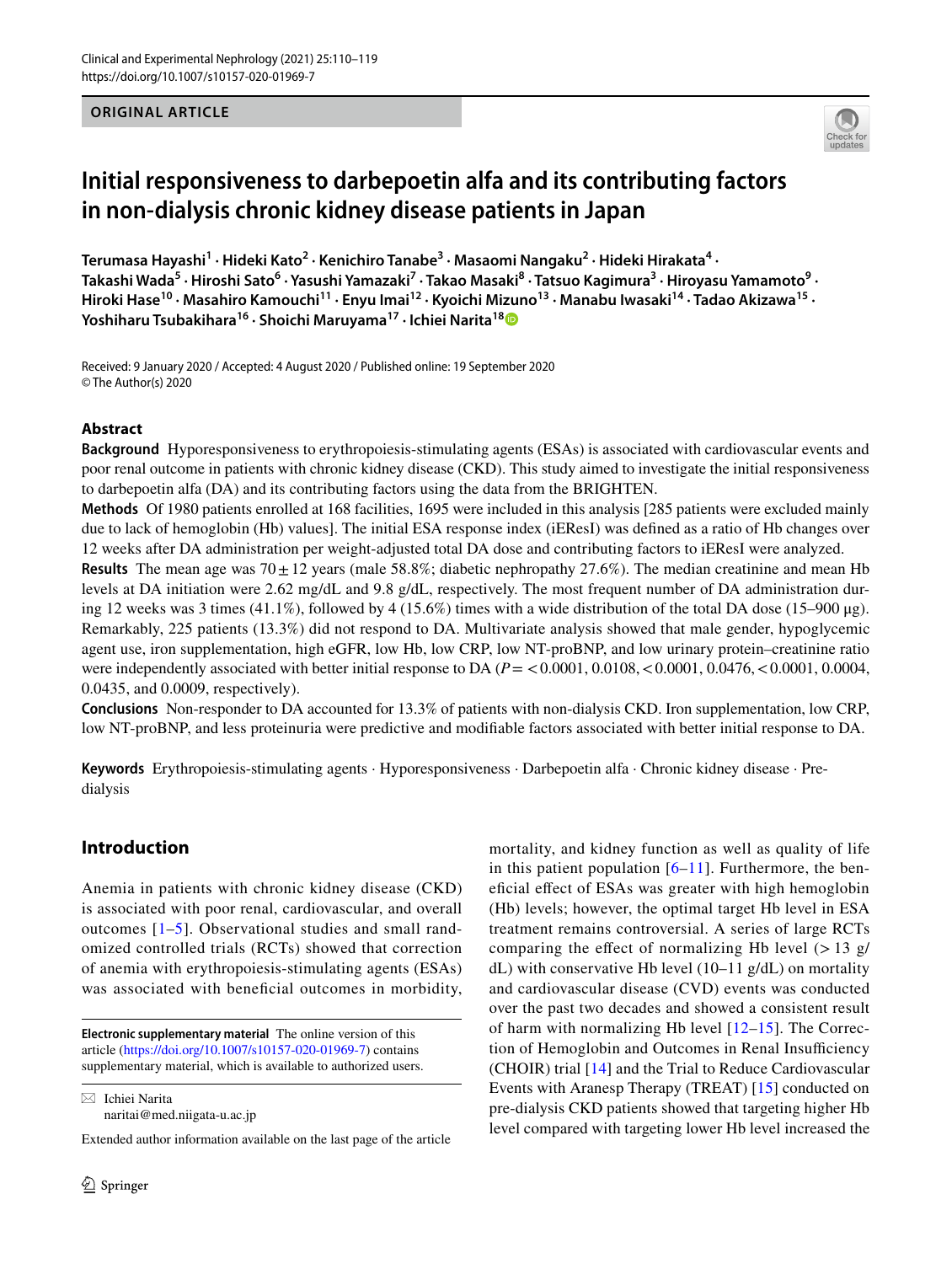incidence of CVD events, especially stroke, and mortality. Furthermore, post hoc analyses of CHOIR and TREAT trials suggested that poor outcomes might not have resulted from achieving higher Hb level itself but resulted from toxicities associated with high-dose ESAs, patient-related factors promoting ESA hyporesponsiveness, or a combination of both  $[16, 17]$  $[16, 17]$  $[16, 17]$  $[16, 17]$ . Thus, in the management of anemia for CKD patients, ESA hyporesponsiveness should be predicted and appropriate dose of ESA should be administered to patients with ESA hyporesponsiveness. However, clinically relevant defnition of ESA hyporesponsiveness is not available at present because its defnition should be based on the index associated with poor renal, cardiovascular, or overall outcome [\[18\]](#page-8-9).

The "oBservational clinical Research In chronic kidney disease patients with renal anemia: renal proGnosis in patients with Hyporesponsive anemia To Erythropoiesisstimulating agents, darbepoetiN alfa (BRIGHTEN)" is a multicenter prospective observational study conducted in a real-world clinical setting in Japan to explore the prevalence of hyporesponsiveness to darbepoetin alfa (DA) and to establish an appropriate index of hyporesponsiveness to DA associated with poor renal outcome and CVD events in non-dialysis CKD patients. Patient enrollment started in June 2014, and the observation period ended in September 2018. Therefore, this study aimed to investigate the initial responsiveness to DA and its contributing factors using the data from the BRIGHTEN.

## **Materials and methods**

#### **Study design**

The study design and other details of the study protocol have been published elsewhere [[19](#page-8-10)]. The protocol was approved by the main institutional review board (Nagoya University; No. 2014-0027) and then by each participating center. The research was conducted under the health insurance system of Japan and in accordance with the principles of the Declaration of Helsinki and Ethical Guidelines on Clinical Studies of the Ministry of Health, Labor, and Welfare of Japan. Written informed consent was provided by each participant. The research was designed, implemented, and overseen by the BRIGHTEN Executive Committee, together with representatives of Translational Research Center for Medical Innovation, Kobe, Japan, a third-party organization independent of the investigators' institutions and responsible for data collection and analysis. The manuscript was prepared by one of the authors and subsequently revised and edited by all authors. The study was registered to ClinicalTrials. gov (NCT02136563) and UMIN-CTR (UMIN000013464).

#### **Study population**

Patients aged  $\geq$  20 years with estimated glomerular filtration rate (eGFR) of  $<$  60 mL/min/1.73 m<sup>2</sup> (calculated with the Japanese equation [[20\]](#page-8-11)) who presented renal anemia (Hb < 11 g/dL) were enrolled from June 2014 to September 2016. Patients scheduled to initiate maintenance dialysis or undergo kidney transplantation until 24 weeks after registration; those with history of ESA treatment (administered with ESA temporarily and  $> 12$  weeks before registration were eligible); and those with malignant tumors under treatment, hematologic diseases, or hemorrhagic diseases were excluded. Of 1980 patients enrolled in 168 facilities, 285 patients were excluded mainly due to the lack of Hb values at 0 and 12 weeks  $(84 \pm 14 \text{ days})$ . Finally, 1695 patients were included in the data analysis (Fig. [1](#page-1-0)). Patients were observed for 96 weeks since DA administration.

#### **DA administration**

DA was administered within 8 weeks after the registration along its product information (30 μg every 2 weeks for the initial dose, subcutaneously or intravenously, and the dosage and duration should be adjusted thereafter to maintain Hb levels at≥11 g/dL); however, the dose adjustment was actually entrusted to the physicians' discretion in each facility as the BRIGHTEN was conducted in a real-world clinical setting.

#### **Data collection**

Patient baseline characteristics (age, sex, etiology of CKD, smoking status, medical history, comorbidities, hypoglycemic agent use, renin–angiotensin system inhibitor use, iron supplementation, body mass index, and blood pressure) were collected at the study registration. The clear



<span id="page-1-0"></span>**Fig. 1** Screening of patient. *DA* darbepoetin alfa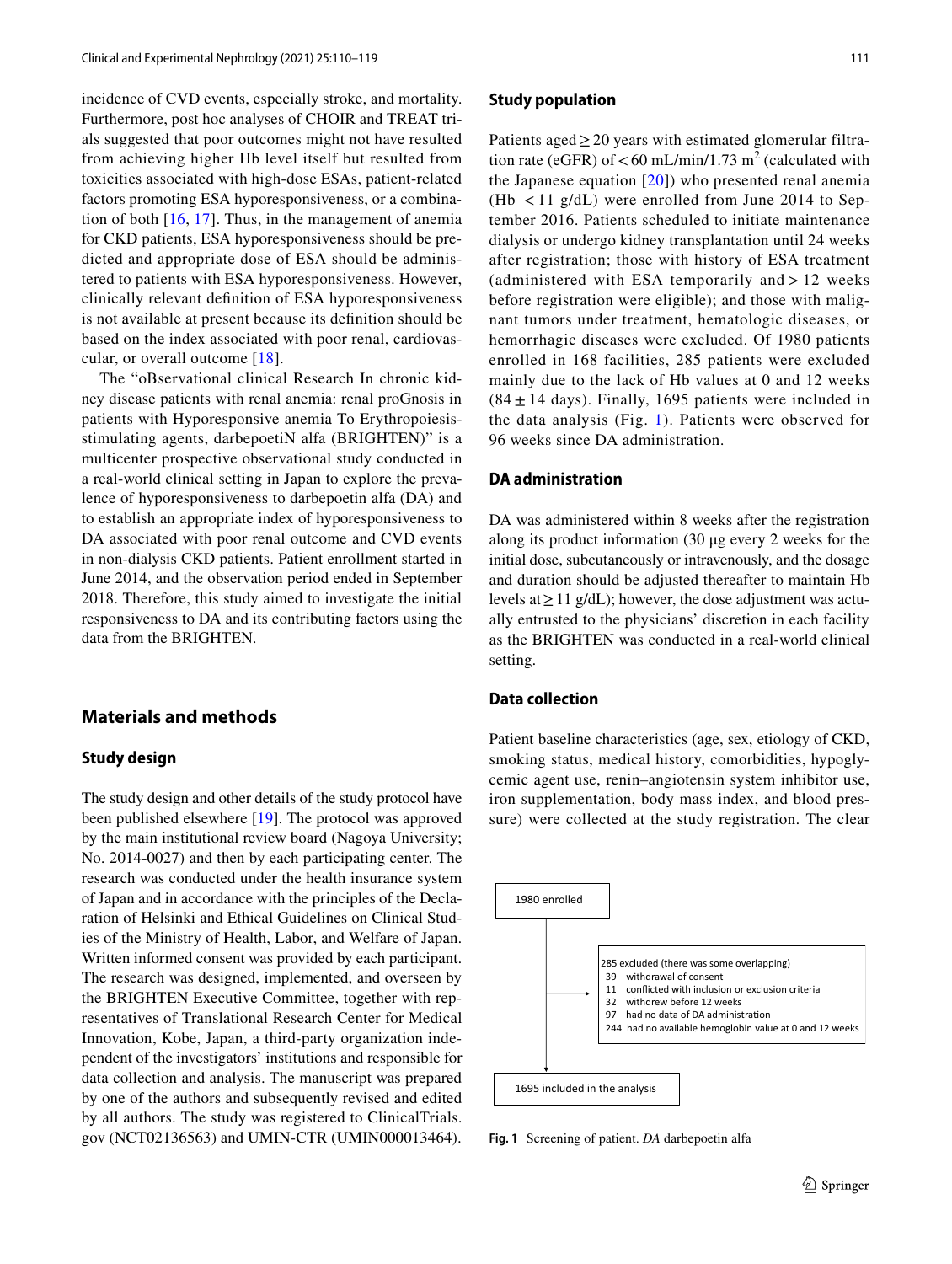defnition of diabetes and dyslipidemia was not adopted for the BRIGHTEN, while the diagnosis was entrusted to investigators' judgement.

Complete blood count including Hb, serum creatinine, albumin, iron, ferritin, total iron-binding capacity (TIBC), hemoglobin A1c and urinary protein–creatinine ratio (PCR) were measured at each facility laboratory at the beginning of the study and on week 12. In addition, high-sensitivity C-reactive protein (CRP), folic acid, vitamin B12, aminoterminal pro-brain natriuretic peptide (NT-pro BNP), iron, ferritin, and TIBC were measured at the clinical laboratory company (SRL, Tokyo, Japan).

#### **Response index to DA**

For the assessment of ESA hyporesponsiveness, the use of the following formulae (ESA resistance index; ERI [[21](#page-8-12)]) were originally planned.

| $ERI - 1A =$ | Dose of DA at 12 weeks $(\mu g)$                                  |
|--------------|-------------------------------------------------------------------|
|              | Concentration of Hb (g/dL) at 12 weeks $\times$ body weight (kg)' |

$$
ERI - 1B = \frac{\text{Dose of DA at 12 weeks } (\mu g)}{\text{Concentration of Hb (g/dL) at 12 weeks}},
$$

$$
ERI - 2A = \frac{\text{Total dose of DA during 12 weeks } (\mu g)}{\Delta Hb_{0-12}(g/dL) \times body weight (kg)},
$$

$$
ERI - 2B = \frac{\text{Total dose of DA during 12 weeks } (\mu g)}{\Delta H b_{0-12}(g/dL)},
$$

where  $\Delta Hb_{0-12}$  (g/dL) = Hb (g/dL) at 12 weeks—Hb (g/ dL) before DA administration.

However, some patients showed decreased or no changes in Hb level ( $\Delta$ Hb <sub>0–12</sub> < 0 or = 0) during 12 weeks after DA administration; thus, these aforementioned formulae were not used in the data analysis. Instead, initial ESA response index (iEResI) was defned as a reciprocal of the ERI-2A.

iEResI = 
$$
\frac{\Delta Hb_{0-12}(g/dL) \times \text{body weight (kg)}}{\text{Total dose of DA during 12 weeks } (\mu g)}.
$$

#### **Statistical analysis**

Baseline characteristics are reported as means  $\pm$  standard deviation (SD), median [interquartile range (IQR)], or number (percentage). The Wilcoxon rank sum test was used to compare two groups. As regards the predictors of initial response to DA, the association of iEResI with the number of DA administration and total doses of DA was frstly investigated. Furthermore, contributing factors to iEResI

were analyzed using the general linear model adjusted by gender as a factor. We included all baseline demographic and clinical variables into univariate analysis; then variables significantly associated with iEResI  $(P<0.05)$  were incorporated into multivariate analysis. All analyses were performed using SAS version 9.4 (SAS Institute, Cary, NC, USA), and *P* values of <0.05 were considered significant.

## **Results**

The mean patient age was  $70 \pm 12$  years (male 58.8%). Diabetic nephropathy was the leading cause of CKD (27.6%) followed by nephrosclerosis (23.5%) and chronic glomerulonephritis (22.5%). The prevalence of coronary artery disease, heart failure, stroke, and peripheral artery disease was 15. 8%, 7.0%, 11.7%, and 11.0%, respectively. Creatinine and Hb levels at DA initiation were 2.62 (1.89, 3.61) mg/dL

and  $9.8 \pm 0.9$  g/dL, respectively (Table[1\)](#page-3-0). The prevalence of patients with serum ferritin level  $<$  50 μg and TSAT  $<$  20% was 27.2% and 22.4%, respectively (Supplementary Fig. 1).

The most frequent number of DA administration during 12 weeks was 3 times (*n*=697, 41.1%), followed by 4 (*n*=265, 15.6%) and 2 (*n*=248, 14.6%) times with a wide distribution of the total DA dose ranging from 15 μg to 900 μg (Figs.  $2, 3$  $2, 3$ ). The total DA dose and hemoglobin levels increased in relation to the number of DA administration for 12 weeks (Fig. [3\)](#page-4-1).

iEResI increased with the number of DA administration, especially in the total DA dose between 90 μg and 180 μg; whereas, it was not associated with the total DA dose and even lower in the total DA dose of  $>180 \mu$ g (Table [2](#page-5-0) and Fig. [4\)](#page-6-0).

Notably, 225 patients (13.3%) had no response or even had reduced Hb level at week 12 (DA hyporesponsiveness group). A similar pattern of histograms of total DA dose during 12 weeks in two groups with and without DA hyporesponsiveness was observed; however, there was a statistically signifcant diference in the median cumulative DA dose between two groups with  $[100 (60, 180) \mu$ g] and without DA hyporesponsiveness [140 (90, 180) μg] (*P*<0.0001) (Supplementary Fig. 2).

Multivariate analysis showed that male gender, hypoglycemic agent use, iron supplementation, not serum ferritin or TSAT level, and high eGFR were independently and signifcantly associated with better initial response to DA (*P*= <0.0001, 0.0108,<0.0001, and 0.0476, respectively); whereas, high Hb, high CRP, high NT-proBNP, and high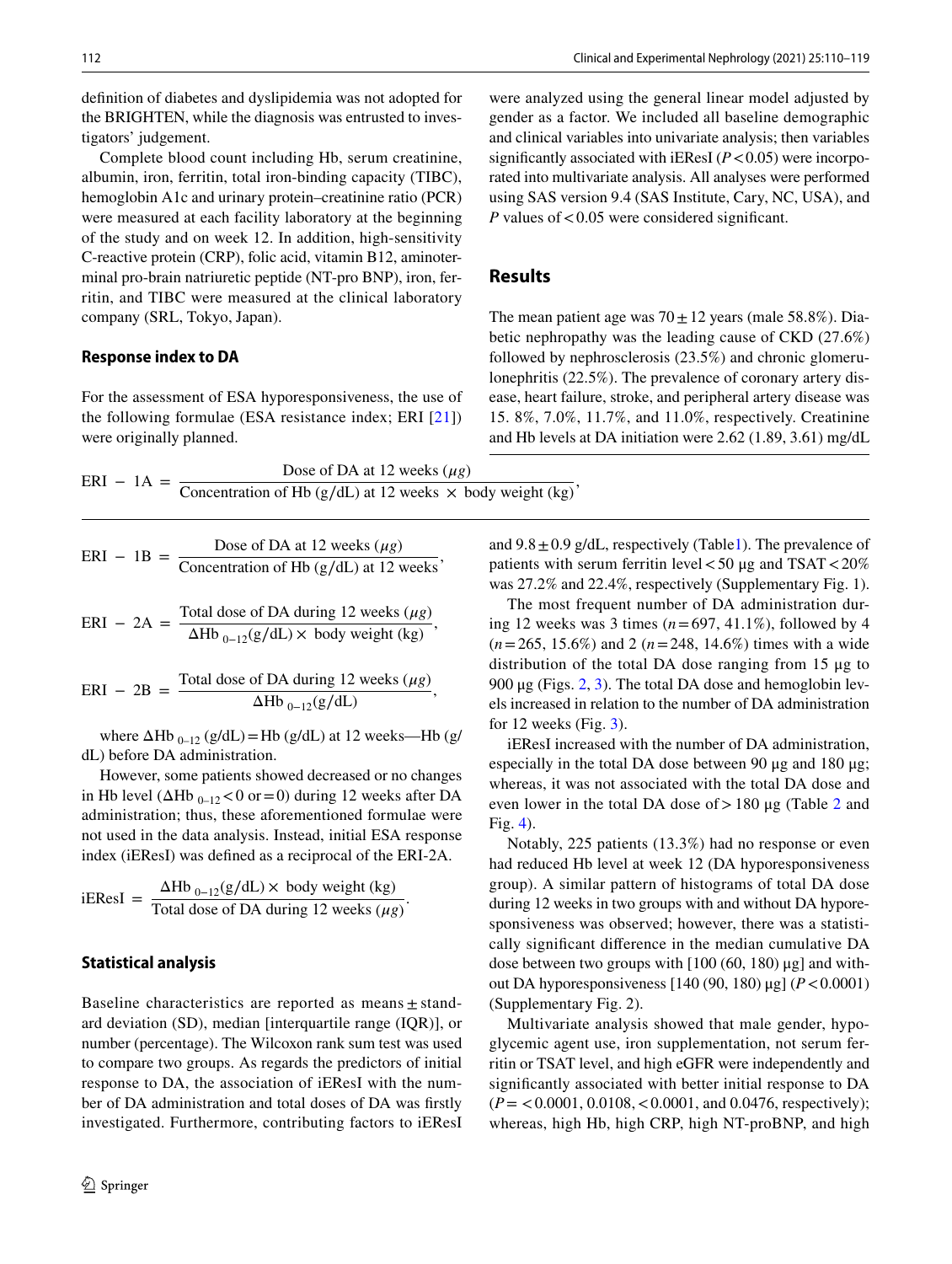#### <span id="page-3-0"></span>**Table 1** Baseline characteristics

|                                                      | Number of patients Prevalence, | mean $\pm$ SD, or<br>median (IQR) |
|------------------------------------------------------|--------------------------------|-----------------------------------|
| Age years                                            | 1695                           | $70 + 12$                         |
| Male gender $n$ (%)                                  |                                | 997 (58.8)                        |
| Etiology of CKD                                      |                                |                                   |
| Diabetic nephropathy $n$ (%)                         |                                | 467 (27.6)                        |
| Chronic glomerulonephritis $n$ (%)                   |                                | 381 (22.5)                        |
| Nephrosclerosis $n$ (%)                              |                                | 398 (23.5)                        |
| Polycystic kidney disease $n$ (%)                    |                                | 95(5.6)                           |
| Other $n(\%)$                                        |                                | 354 (20.9)                        |
| Smoking status                                       |                                |                                   |
| Current $n$ (%)                                      |                                | 183 (10.8)                        |
| Ever $n$ (%)                                         |                                | 617 (36.4)                        |
| Diabetes $n(\%)$                                     |                                | 722 (42.6)                        |
| Malignancy (past history) $n$ (%)                    |                                | 208 (12.3)                        |
| Cardiovascular disease                               |                                |                                   |
| Coronary artery disease $n$ (%)                      |                                | 268 (15.8)                        |
| Heart failure $n$ (%)                                |                                | 118(7.0)                          |
| Stroke $n$ (%)                                       |                                | 198 (11.7)                        |
| Peripheral artery disease $n$ (%)                    |                                | 187(11.0)                         |
| RAS inhibitor use                                    |                                |                                   |
| Angiotensin II receptor blocker $n$ (%)              |                                | 972 (57.3)                        |
| Angiotensin converting enzyme inhibitor $n$ (%)      |                                | 179 (10.6)                        |
| Hypoglycemic agent use                               |                                |                                   |
| Dipeptidyl peptidase-4 inhibitor $n$ (%)             |                                | 362 (21.4)                        |
| Insulin $n$ (%)                                      |                                | 193(11.4)                         |
| Iron supplementation $n$ (%)                         |                                | 252 (14.9)                        |
| Body mass index $(kg/m2)$                            | 1552                           | $23.2 \pm 4.0$                    |
| Systolic arterial pressure (mmHg)                    | 1603                           | $134.3 \pm 19.0$                  |
| Diastolic arterial pressure (mmHg)                   | 1601                           | $71.3 \pm 12.3$                   |
| Creatinine (mg/dl)                                   | 1695                           | 2.62(1.89, 3.61)                  |
| Estimated glomerular filtration rate (ml/min/1.73m2) | 1695                           | 18.0(12.9, 25.3)                  |
| Hemoglobin (g/dl)                                    | 1695                           | $9.8 \pm 0.9$                     |
| Albumin (g/dl)                                       | 1652                           | $3.7 \pm 0.5$                     |
| Ferritin (ng/ml)                                     | 1644                           | 96.4 (46.4, 175.0)                |
| Transferrin saturation $(\%)$                        | 1645                           | 26.2 (20.6, 31.9)                 |
| High sensitive C-reactive protein (ng/dl)            | 1649                           | 575 (219, 1810)                   |
| Folic acid (ng/ml)                                   | 1604                           | 7.2(5.5, 9.8)                     |
| Vitamin B12 (pg/ml)                                  | 1578                           | 354 (258, 498)                    |
| NT-proBNP* (pg/ml)                                   | 1648                           | 516.0 (238.5, 1160.0)             |
| HbA1c(%)                                             | 1012                           | $6.1 \pm 0.9$                     |
| Urinary protein-creatinine ratio $(g/gCr)$           | 1526                           | 1.4(0.5, 3.1)                     |

*SD* standard deviation, *IQR* interquartile range, *CKD* chronic kidney disease, *RAS* renin-angiotensin system, *NT-proBNP* aminoterminal pro-brain natriuretic peptide

urinary PCR levels were signifcantly associated with poor initial response to DA ( $P = < 0.0001$ , 0.0004, 0.0435, and 0.0009, respectively) (Table [3\)](#page-7-0).

## **Discussion**

ESA hyporesponsiveness is a strong predictor of mortality and CVD events as well as poor renal survival in patients with CKD [[16,](#page-8-7) [17,](#page-8-8) [21](#page-8-12)[–25](#page-8-13)]. Although the definition of ESA hyporesponsiveness has been suggested in previous clinical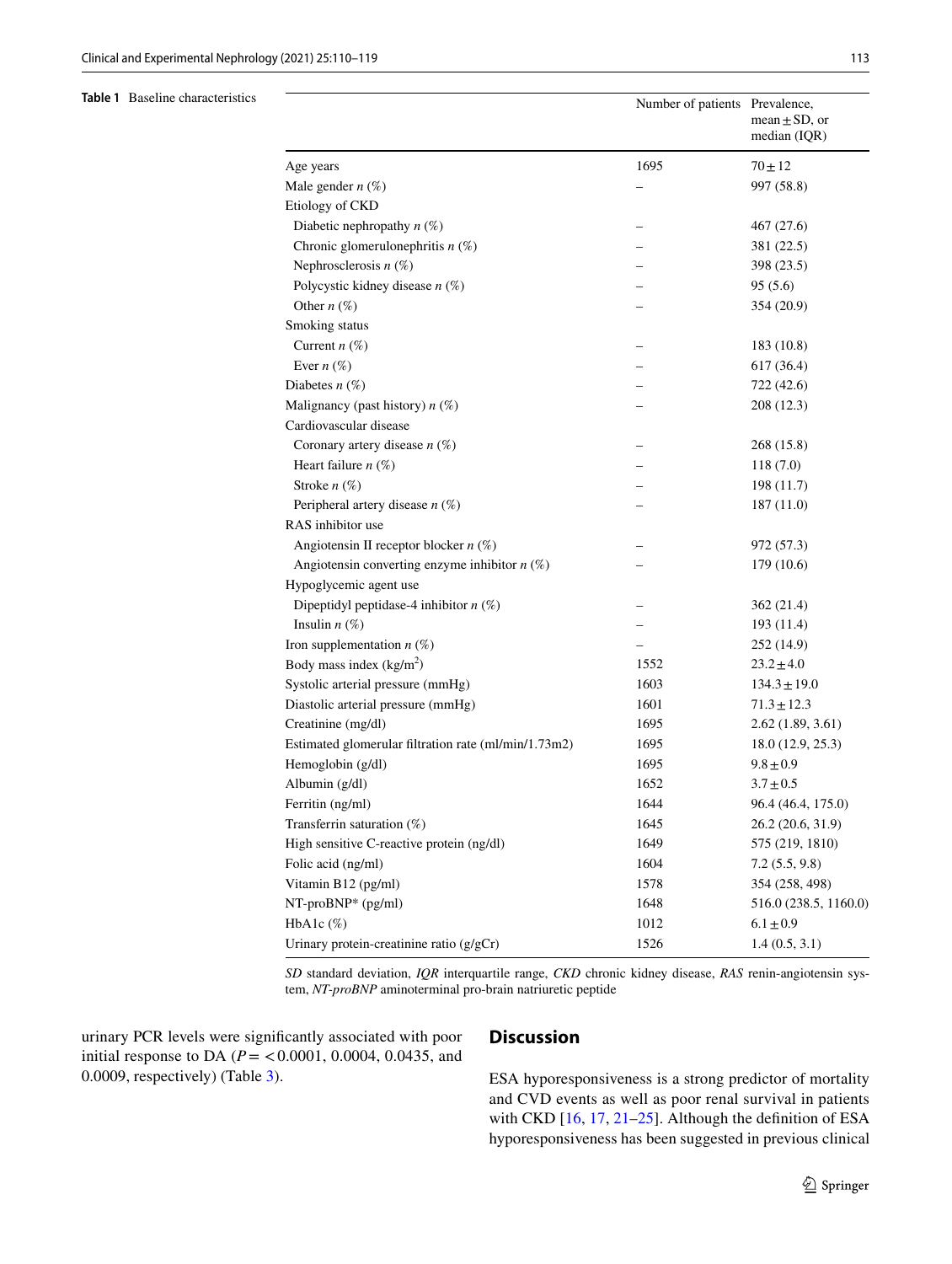

<span id="page-4-0"></span>**Fig. 2** Number of DA administration during 12 weeks after DA initiation. *DA* darbepoetin alfa

guidelines for the treatment of anemia in patients with CKD, they were defned arbitrarily and were not associated with any outcomes [[26,](#page-8-14) [27](#page-9-0)]. Only the Kidney Disease: Improving Global Outcomes (KDIGO) anemia guideline published in 2012 defned ESA hyporesponsiveness as "patients who have no increased Hb concentration from baseline after the frst month of ESA treatment on appropriate weight-based dose [[28\]](#page-9-1). This defnition was based on the secondary analysis of the TREAT study, which revealed that diabetic predialysis CKD patients with initial hyporesponsiveness to DA had poor cardiovascular outcome [\[17](#page-8-8)]. However, in the TREAT study, nearly half of study subjects had CVD and the DA dose used was quite diferent from those used in our clinical practice setting in Japan [\[15,](#page-8-5) [25\]](#page-8-13). Therefore, extrapolating this defnition into clinical practice in Japan seems difficult. In this context, an evidence-based index of ESA hyporesponsiveness and clinical guidelines for anemia management in CKD patients with ESA hyporesponsiveness should be established in Japan.

In the current analysis, 225 patients (13.3%) showed no increase or even had decreased Hb level at 12 weeks after DA administration. This prevalence was similar to those reported in previous studies regardless of diferent defnitions of ESA hyporesponsiveness adopted [\[29,](#page-9-2) [30](#page-9-3)]. Furthermore, the new index of initial responsiveness to DA (iEResI) was defned. Male gender, hypoglycemic agent use, iron supplementation, and high eGFR were positively associated with iEResI; whereas, high Hb, high CRP, high NT-proBNP levels, and high urinary PCR were negatively associated with iEResI. Previous studies have already shown that iron defciency, decreased renal function, and infammation were strong predictors for ESA hyporesponsiveness; however, reports regarding the association between gender diference or hypoglycemic agent use (proxy for diabetes) and ESA hyporesponsiveness are conficting [[23](#page-8-15), [24,](#page-8-16) [29,](#page-9-2) [31](#page-9-4)]. In our study, iron supplementation, not serum ferritin or TSAT level, was associated with iEResI on the univariate and multivariate analysis. As shown in Supplementary Fig. [1](#page-1-0), the prevalence of study subjects with iron deficiency (e.g., serum ferritin  $< 50 \mu$ g and TSAT  $< 20\%$ ) seems to be lower than that previously reported in dialysis-dependent



<span id="page-4-1"></span>**Fig. 3** Total DA dose and hemoglobin change during 12 weeks after DA initiation stratifed by the number of DA administration. *DA* darbepoetin alfa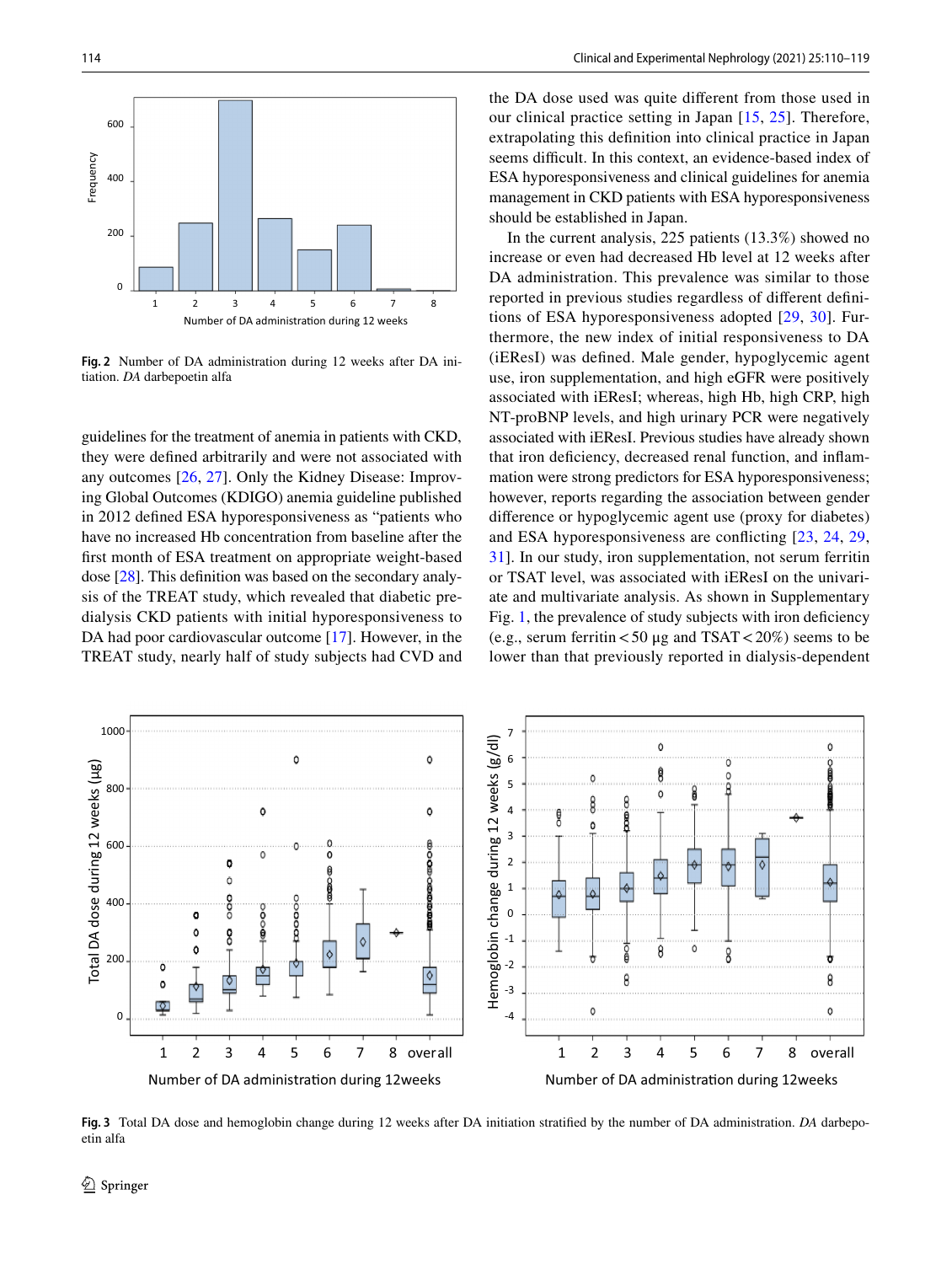<span id="page-5-0"></span>**Table 2** iEResI stratifed by cumulative DA doses and number of DA administration

| Cumulative DA dose                | Number of DA<br>administration | Number of<br>patients | Mean   | Standard deviation       |
|-----------------------------------|--------------------------------|-----------------------|--------|--------------------------|
| $\leq 90 \,\mu g$                 | $\mathbf{1}$                   | 54                    | 1.4120 | 2.6105                   |
|                                   | $\sqrt{2}$                     | 135                   | 0.5363 | 1.1022                   |
|                                   | $\mathfrak{Z}$                 | 293                   | 0.6012 | 0.6158                   |
|                                   | $\overline{4}$                 | 10                    | 1.0538 | 0.5824                   |
|                                   | 5                              | 1                     | 0.9949 | $\overline{\phantom{0}}$ |
|                                   | 6                              | $\mathfrak{Z}$        | 0.7087 | 0.1833                   |
|                                   | Overall                        | 496                   | 0.6823 | 1.1659                   |
| $> 90 \mu g$ and $\leq 120 \mu g$ | $\mathbf{1}$                   | $\overline{4}$        | 0.4073 | 0.3080                   |
|                                   | $\mathfrak{2}$                 | 31                    | 0.4675 | 0.4046                   |
|                                   | 3                              | 125                   | 0.4212 | 0.5637                   |
|                                   | $\overline{4}$                 | 80                    | 0.6923 | 0.4602                   |
|                                   | 5                              | 6                     | 0.7412 | 0.5405                   |
|                                   | 6                              | 7                     | 1.2840 | 0.5611                   |
|                                   | Overall                        | 253                   | 0.5438 | 0.5369                   |
| $>$ 120 µg and $\leq$ 180 µg      | $\mathbf{1}$                   | $\mathbf{1}$          | 0.7467 |                          |
|                                   | $\sqrt{2}$                     | 10                    | 0.3996 | 0.4987                   |
|                                   | $\mathfrak{Z}$                 | 142                   | 0.4237 | 0.3584                   |
|                                   | $\overline{4}$                 | 95                    | 0.5354 | 0.3770                   |
|                                   | 5                              | 96                    | 0.7171 | 0.3853                   |
|                                   | $\sqrt{6}$                     | 130                   | 0.6380 | 0.3328                   |
|                                   | $\overline{7}$                 | $\mathbf{1}$          | 0.6204 | —                        |
|                                   | Overall                        | 475                   | 0.5645 | 0.3794                   |
| $> 180 \mu g$                     | $\mathbf{1}$                   | $\boldsymbol{0}$      |        |                          |
|                                   | $\sqrt{2}$                     | 16                    | 0.2714 | 0.2156                   |
|                                   | 3                              | 48                    | 0.3005 | 0.2492                   |
|                                   | $\overline{4}$                 | 60                    | 0.3238 | 0.3194                   |
|                                   | 5                              | 40                    | 0.3780 | 0.3925                   |
|                                   | 6                              | 99                    | 0.3343 | 0.2603                   |
|                                   | $\tau$                         | 6                     | 0.3473 | 0.2317                   |
|                                   | 8                              | $\mathbf{1}$          | 0.7055 |                          |
|                                   | Overall                        | 270                   | 0.3304 | 0.2917                   |

 $CKD$  patients  $[32]$  $[32]$ , which might make difficult to show signifcant and apparent relationship between these parameters of iron status and iEResI. The association between male gender and better initial responsiveness to DA may be a mathematical artifact. Namely, DA is administered through preflled syringe at a dose of 15, 30, 40, 60, 120, or 180 μg for pre-dialysis CKD patients in Japan, not according to the body weight-adjusted dose for each patient. As the iEResI adopted in this study had a fgure of "body weight" in the numerator, the iEResI value may be relatively higher in men than in women. Some studies reported that diabetes or insulin resistance was associated with ESA hyporesponsiveness in pre-dialysis CKD patients [\[29,](#page-9-2) [33\]](#page-9-6); whereas, others did not show any association between diabetes and ESA hyporesponsiveness in dialysis patients [[23](#page-8-15), [31](#page-9-4)]. In this study, patients with hypoglycemic agents use had higher prevalence of dyslipidemia than those without hypoglycemic agent use (67.6% vs. 49.7%; *P*<0.0001). Statin use has also been reported to improve ESA responsiveness in dialysis and pre-dialysis CKD patients due to its anti-infammatory efect [\[34,](#page-9-7) [35](#page-9-8)]. Although the prevalence of statin use was not obtained in this study, such a confounding factor may afect this association. Our results also showed that high urinary PCR was associated with ESA hyporesponsiveness, which is consistent with a previous report [[24](#page-8-16)]. Although the exact mechanism by which proteinuria could afect the ESA responsiveness has not been clarifed, proteinuria is a proxy for infammation or histological damage of the kidney and for progressive kidney function decline which could afect endogenous erythropoietin production or response to ESA. Of interest, history of CVD was not associated with the iEResI in our study; whereas, NT-proBNP was signifcantly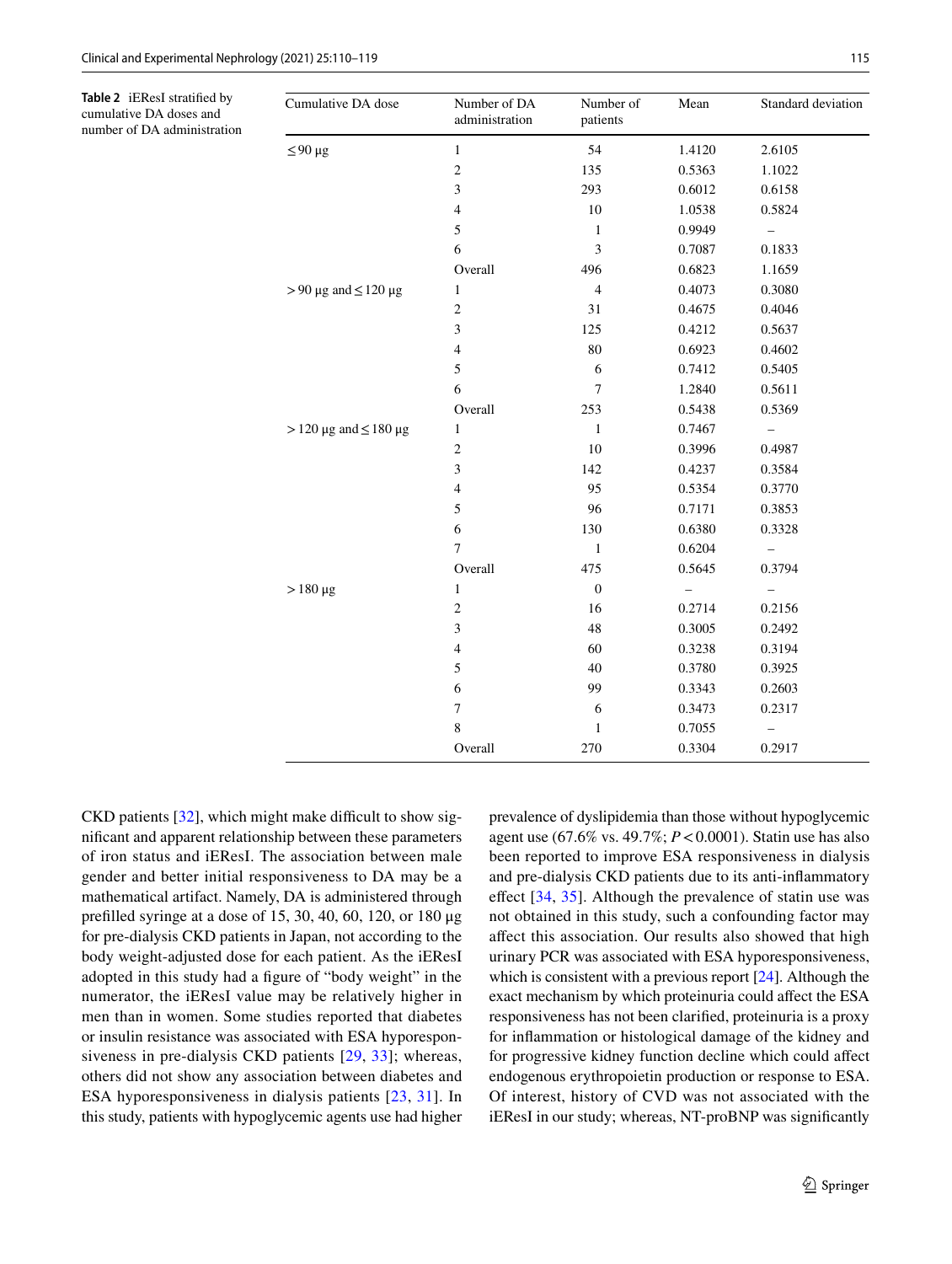

<span id="page-6-0"></span>**Fig. 4** Association between iEResI and the number of DA administration stratifed by the total DA dose until 12 weeks. iEResI increased with the number of DA administration, especially in the total DA dose between 90 μg and 180 μg; whereas, it was not associated with

associated with the iEResI. As the aforementioned study showed that patients with history of heart failure not of coronary artery disease showed ESA hyporesponsiveness [\[23](#page-8-15)], history of CVD which has been usually used for adjustment of confounders in previous studies has a crucial week point, which means that the history of CVD can not represent the severity of CVD. On the other hand, BNP or NT-proBNP can represent the severity of CVD. Patients with severe CVD usually have more serious infammation, or take more medication, which could be associated with anemia or poor response to ESA, compared to those with less severe CVD. Thus, we think that it is quite reasonable that NT-proBNP, not the history of CVD, was associated with the responsiveness to DA. Low Hb level before ESA treatment was reported as a predictor of ESA hyporesponsiveness [[23](#page-8-15), [29\]](#page-9-2) because it means the presence of comorbidity or infammation that could be directly associated with ESA hyporesponsiveness. Our study result showing the opposite association may be interpreted as patients with higher Hb level before DA initiation may be less dependent on erythropoietin. Age,



the total DA dose and even lower in the total DA dose of  $>180 \mu$ g. *DA* Darbepoetin alfa, *iEResI* initial response index to erythropoiesisstimulating agents. Note: The scale of vertical axes in each graph is not unifed.

malnutrition, and RAS inhibitor were also reported as predictive factors of ESA hyporesponsiveness [[29,](#page-9-2) [36\]](#page-9-9); however, this study did not show any association between these factors and iEResI, although precise nutritional assessment other than serum albumin level was not performed for the BRIGHTEN.

Although the BRIGHTEN is nationwide prospective study that can closely monitor patients, several limitations should be considered. This study aimed to examine the initial responsiveness to DA in principally ESA-naïve patients. As ESA responsiveness is likely to change over time, 12 weeks may be relatively short to evaluate ESA responsiveness. As it is an observational study conducted in a real-world clinical setting, the dose and frequency of DA administration were not unified because they were determined based on the physician's discretion and patients' preference, which may afect the iEResI. Furthermore, there were many missing data about iron supplementation (type of agents, dose, and route of administration), so we could not analyze the relationship between the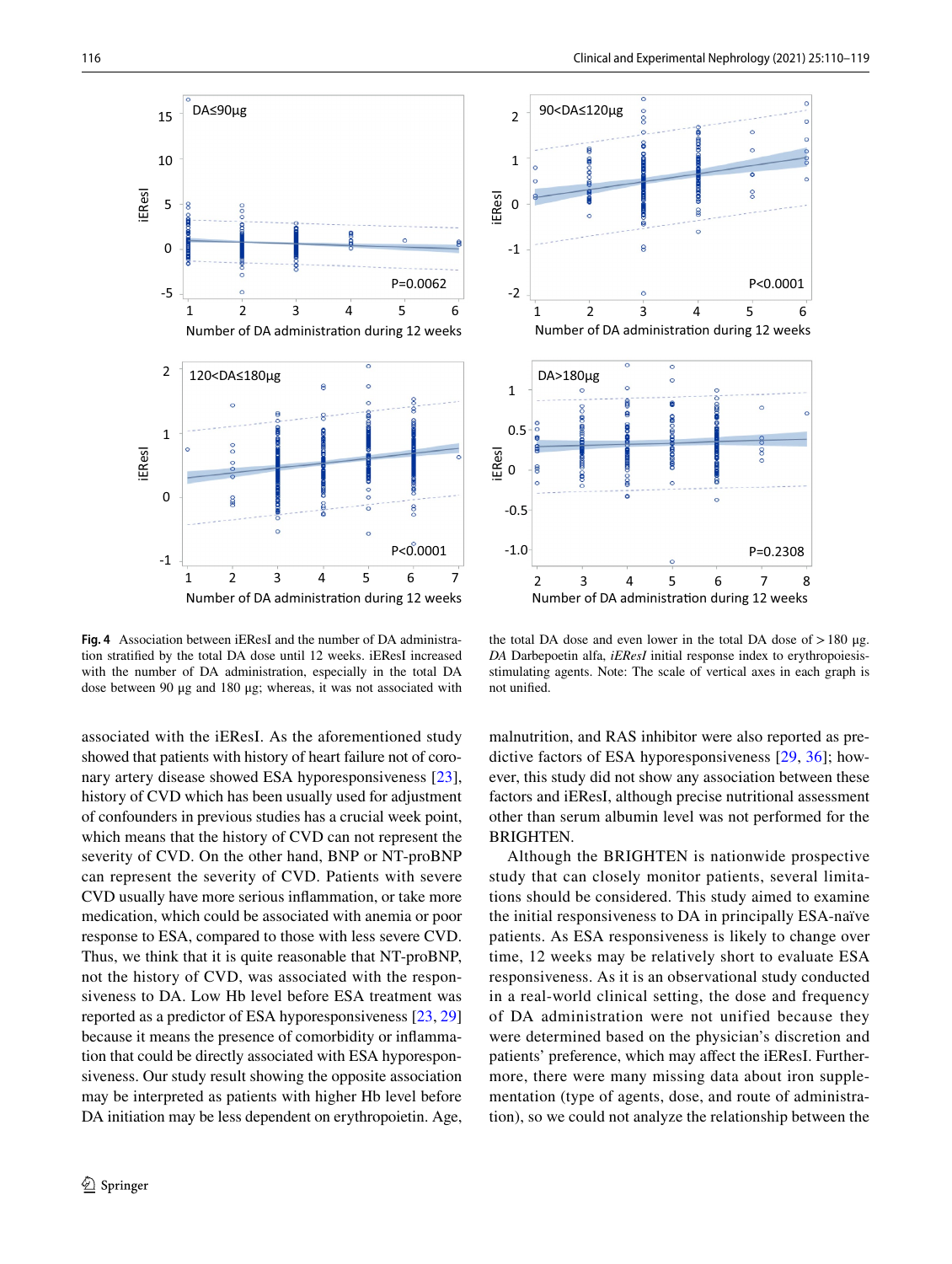<span id="page-7-0"></span>**Table 3** Predictors associated with iEResI

|                                                 | Univariate <sup>a</sup> |           | Multivariate <sup>b</sup> |           |
|-------------------------------------------------|-------------------------|-----------|---------------------------|-----------|
| Variables                                       | $\beta$ coefficient     | $P$ value | $\beta$ coefficient       | $P$ value |
| Age                                             | $-0.003$                | 0.1187    |                           |           |
| Male gender (reference, female)                 | 0.165                   | < 0.0001  | 0.234                     | < 0.0001  |
| Etiology of CKD                                 |                         | 0.9418    |                           |           |
| Diabetic nephropathy                            | 0.030                   |           |                           |           |
| Chronic glomerulonephritis                      | 0.051                   |           |                           |           |
| Nephrosclerosis                                 | 0.015                   |           |                           |           |
| Polycystic kidney disease                       | $-0.030$                |           |                           |           |
| Smoking status, never (reference, current)      | $-0.107$                | 0.2969    |                           |           |
| Diabetes, yes (reference, no)                   | 0.082                   | 0.0396    |                           |           |
| Past history of malignancy, yes (reference, no) | $-0.097$                | 0.1032    |                           |           |
| Cardiovascular disease (reference, no)          |                         |           |                           |           |
| Coronary artery disease, yes                    | 0.043                   | 0.4191    |                           |           |
| Heart failure, yes                              | $-0.007$                | 0.9228    |                           |           |
| Stroke, yes                                     | $-0.003$                | 0.9543    |                           |           |
| Peripheral artery disease, yes                  | 0.019                   | 0.7633    |                           |           |
| RAS inhibitor use, yes (reference, no)          | $-0.016$                | 0.7340    |                           |           |
| Hypoglycemic agent use, yes (reference, no)     | 0.085                   | 0.0415    | 0.112                     | 0.0108    |
| Iron supplementation, yes (reference, no)       | 0.223                   | < 0.0001  | 0.240                     | < 0.0001  |
| Body mass index                                 | 0.003                   | 0.4960    |                           |           |
| Systolic arterial pressure                      | $-0.001$                | 0.2430    |                           |           |
| Diastolic arterial pressure                     | 0.001                   | 0.4385    |                           |           |
| Log (Estimated glomerular filtration rate)      | 0.133                   | 0.0014    | 0.095                     | 0.0476    |
| Hemoglobin                                      | $-0.111$                | < 0.0001  | $-0.123$                  | < 0.0001  |
| Albumin                                         | $-0.017$                | 0.6501    |                           |           |
| Log (Ferritin)                                  | 0.014                   | 0.5018    |                           |           |
| Log (Transferrin saturation)                    | $-0.090$                | 0.0703    |                           |           |
| Log (C-reactive protein)                        | $-0.031$                | 0.0198    | $-0.048$                  | 0.0004    |
| Log (Folic acid)                                | 0.005                   | 0.9112    |                           |           |
| Log (Vitamin B12)                               | $-0.008$                | 0.8511    |                           |           |
| Log (NT-proBNP)                                 | $-0.039$                | 0.0189    | $-0.039$                  | 0.0435    |
| H <sub>b</sub> A <sub>1c</sub>                  | 0.046                   | 0.1418    |                           |           |
| Log (Urinary protein-creatinine ratio)          | $-0.051$                | 0.0005    | $-0.053$                  | 0.0009    |

*CKD* chronic kidney disease, *RAS* renin-angiotensin system, *NT-proBNP* aminoterminal pro-brain natriuretic peptide

a Adjusted by gender as a factor

<sup>b</sup>Adjusted for variables significantly associated with iEResI in univariate analysis

dose of iron supplementation and responsiveness to DA. Factors associated with ESA hyporesponsiveness could highly depend on patient characteristics studied, comorbid disease, and treatment for anemia itself (e.g., ESA dose); thus, our results could not be extrapolated to CKD patients in Western countries and to those undergoing chronic dialysis treatment.

In conclusion, in the current analysis of the BRIGHTEN, 13.3% of patients showed no increase or even decreased Hb level at 12 weeks after DA administration. Furthermore, male gender, hypoglycemic agent use, iron supplementation, high eGFR, low Hb, low CRP, low NT-proBNP, and low

proteinuria were independently and signifcantly associated with better initial response to DA. In future analyses, we are planning to investigate the association between the iEResI as well as other ERIs and patient outcomes.

**Acknowledgements** We would like to express our deepest gratitude to the patients, as well as the investigators and staff at the study sites (presented in the appendix) for their contribution to the study.

**Funding** The authors reported the following financial supports: Masaomi Nangaku received honoraria, manuscript fees, and subsidies or donations from Kyowa Kirin Co. Ltd. (KKC). Takashi Wada received honoraria and subsidies or donations from KKC. Terumasa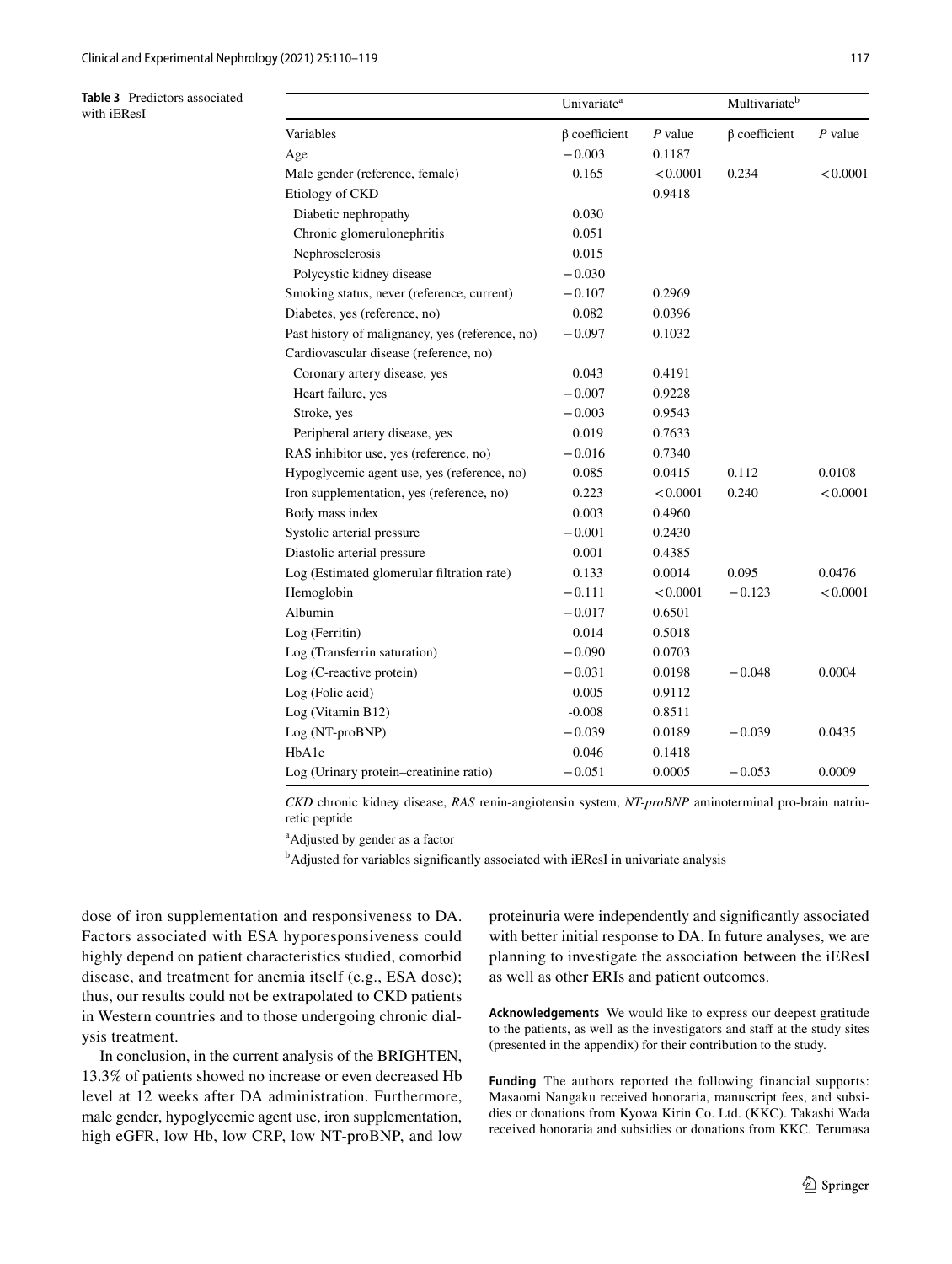Hayashi received honoraria from KKC. Takao Masaki received honoraria and subsidies or donations from KKC. Hiroyasu Yamamoto received honoraria and manuscript fees from KKC. Hiroki Hase received honoraria from KKC. Masahiro Kamouchi received travel fees, gifts, and others from KKC. Tadao Akizawa is in Employment/ Leadership position/Advisory role in KKC and received honoraria and manuscript fees from KKC. Yoshiharu Tsubakihara received honoraria from KKC. Shoichi Maruyama received honoraria and subsidies or donations from KKC. Ichiei Narita received honoraria and subsidies or donations from KKC.

#### **Compliance with ethical standards**

**Conflict of interest** This trial is funded by KKC. The KKC proposed the concept of this trial and provided information, but do not take any part in collecting, analyzing, or interpreting the results. The Translational Research Center for Medical Innovation, a third-party organization that is independent of the primary investigator's institution, was contracted to perform the trial and manage the data.

**Open Access** This article is licensed under a Creative Commons Attribution 4.0 International License, which permits use, sharing, adaptation, distribution and reproduction in any medium or format, as long as you give appropriate credit to the original author(s) and the source, provide a link to the Creative Commons licence, and indicate if changes were made. The images or other third party material in this article are included in the article's Creative Commons licence, unless indicated otherwise in a credit line to the material. If material is not included in the article's Creative Commons licence and your intended use is not permitted by statutory regulation or exceeds the permitted use, you will need to obtain permission directly from the copyright holder. To view a copy of this licence, visit <http://creativecommons.org/licenses/by/4.0/>.

### **References**

- <span id="page-8-0"></span>1. Keane WF, Brenner BM, de Zeeuw D, et al. The risk of developing end-stage renal disease in patients with type 2 diabetes and nephropathy: the RENAAL study. Kidney Int. 2003;63:1499–507.
- 2. Kovesdy CP, Trivedi BK, Kalantar-Zadeh K, et al. Association of anemia with outcomes in men with moderate and severe chronic kidney disease. Kidney Int. 2006;69:560–4.
- 3. Levin A, Thompson CR, Ethier J, et al. Left ventricular mass index increase in early renal disease: impact of decline in hemoglobin. Am J Kidney Dis. 1999;34:125–34.
- Walker AM, Schneider G, Yeaw J, et al. Anemia as a predictor of cardiovascular events in patients with elevated serum creatinine. J Am Soc Nephrol. 2006;17:2293–8.
- <span id="page-8-1"></span>5. Pisoni RL, Bragg-Gresham JL, Young EW, et al. Anemia management and outcomes from 12 countries in the Dialysis Outcomes and Practice Patterns Study (DOPPS). Am J Kidney Dis. 2004;44:94–111.
- <span id="page-8-2"></span>6. Hayashi T, Suzuki A, Shoji T, et al. Cardiovascular efect of normalizing the hematocrit level during erythropoietin therapy in predialysis patients with chronic renal failure. Am J Kidney Dis. 2000;35:250–6.
- 7. Ofsthun N, Labrecque J, Lacson E, et al. The efects of higher hemoglobin levels on mortality and hospitalization in hemodialysis patients. Kidney Int. 2003;63:1908–14.
- 8. De Nicola L, Conte G, Chiodini P, et al. Stability of target hemoglobin levels during the frst year of epoetin treatment in

patients with chronic kidney disease. Clin J Am Soc Nephrol. 2007;2:938–46.

- 9. Kuriyama S, Tomonari H, Yoshida H, et al. Reversal of anemia by erythropoietin therapy retards the progression of chronic renal failure, especially in nondiabetic patients. Nephron. 1997;77:176–85.
- 10. Tsubakihara Y, Gejyo F, Nishi S, et al. High target hemoglobin with erythropoiesis-stimulating agents has advantages in the renal function of non-dialysis chronic kidney disease patients. Ther Apher Dial. 2012;16:529–40.
- <span id="page-8-3"></span>11. Revicki DA, Brown RE, Feeny DH, et al. Health-related quality of life associated with recombinant human erythropoietin therapy for predialysis chronic renal disease patients. Am J Kidney Dis. 1995;25:548–54.
- <span id="page-8-4"></span>12. Besarab A, Bolton WK, Browne JK, et al. The effects of normal as compared with low hematocrit values in patients with cardiac disease who are receiving hemodialysis and epoetin. N Engl J Med. 1998;339:584–90.
- 13. Drüeke TB, Locatelli F, Clyne N, et al. Normalization of hemoglobin level in patients with chronic kidney disease and anemia. N Engl J Med. 2006;355:2071–84.
- <span id="page-8-6"></span>14. Singh AK, Szczech L, Tang KL, et al. Correction of anemia with epoetin alfa in chronic kidney disease. N Engl J Med. 2006;355:2085–98.
- <span id="page-8-5"></span>15. Pfefer MA, Burdmann EA, Chen CY, et al. A trial of darbepoetin alfa in type 2 diabetes and chronic kidney disease. N Engl J Med. 2009;361:2019–32.
- <span id="page-8-7"></span>16. Szczech LA, Barnhart HX, Inrig JK, et al. Secondary analysis of the CHOIR trial epoetin-alpha dose and achieved hemoglobin outcomes. Kidney Int. 2008;74:791–8.
- <span id="page-8-8"></span>17. Solomon SD, Uno H, Lewis EF, et al. Erythropoietic response and outcomes in kidney disease and type 2 diabetes. N Engl J Med. 2010;363:1146–55.
- <span id="page-8-9"></span>18. Yamamoto H, Nishi S, Tomo T, et al. 2015 Japanese society for dialysis therapy: guideline for renal anemia in chronic kidney disease. Ren Replace Ther. 2017;3:36.
- <span id="page-8-10"></span>19. Kato H, Nangaku M, Hirakata H, et al. Rationale and design of observational clinical research in chronic kidney disease patients with renal anemia: renal prognosis in patients with hyporesponsive anemia to erythropoiesis-stimulating agents, darbepoetin alfa (BRIGHTEN Trial). Clin Exp Nephrol. 2018;22:78–84.
- <span id="page-8-11"></span>20. Matsuo S, Imai E, Horio M, et al. Revised equations for estimated GFR from serum creatinine in Japan. Am J Kidney Dis. 2009;53:982–92.
- <span id="page-8-12"></span>21. Kilpatrick RD, Critchlow CW, Fishbane S, et al. Greater epoetin alfa responsiveness is associated with improved survival in hemodialysis patients. Clin J Am Soc Nephrol. 2008;3:1077–83.
- 22. Fukuma S, Yamaguchi T, Hashimoto S, et al. Erythropoiesisstimulating agent responsiveness and mortality in hemodialysis patients: results from a cohort study from the dialysis registry in Japan. Am J Kidney Dis. 2012;59:108–16.
- <span id="page-8-15"></span>23. López-Gómez JM, Portolés JM, Aljama P. Factors that conditon the responce to erythropoietin in patients on hemodialysis and their relation to mortality. Kidney Int. 2008;74(Suppl):S75–81.
- <span id="page-8-16"></span>24. Minutolo R, Conte G, Cianciaruso B, et al. Hyporesponsiveness to erythropoiesis-stimulating agents and renal survival in non-dialysis CKD patients. Nephrol Dial Transplant. 2012;27:2880–6.
- <span id="page-8-13"></span>25. Tanaka T, Nangaku M, Imai E, et al. Safety and efectiveness of long-term use of darbepoetin alfa in non-dialysis patients with chronic kidney disease: a post-marketing surveillance study in Japan. Clin Exp Nephrol. 2019;23:231–43.
- <span id="page-8-14"></span>26. Locatelli F, Aljama P, Bárány P, et al. Revised European best practice guidelines for the management of anaemia in patients with